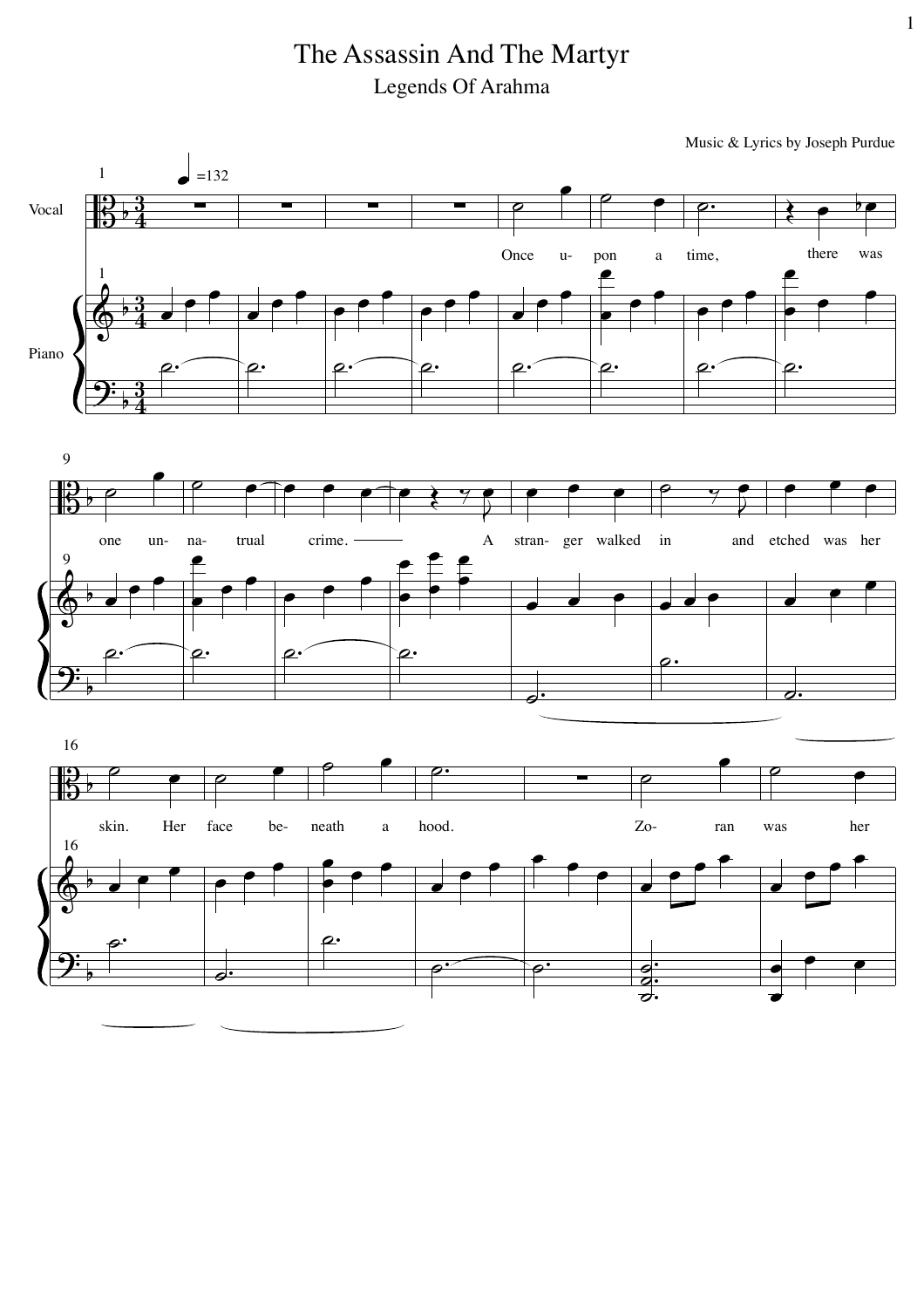

 $\frac{\partial}{\partial t}$ 

 $\overline{2}$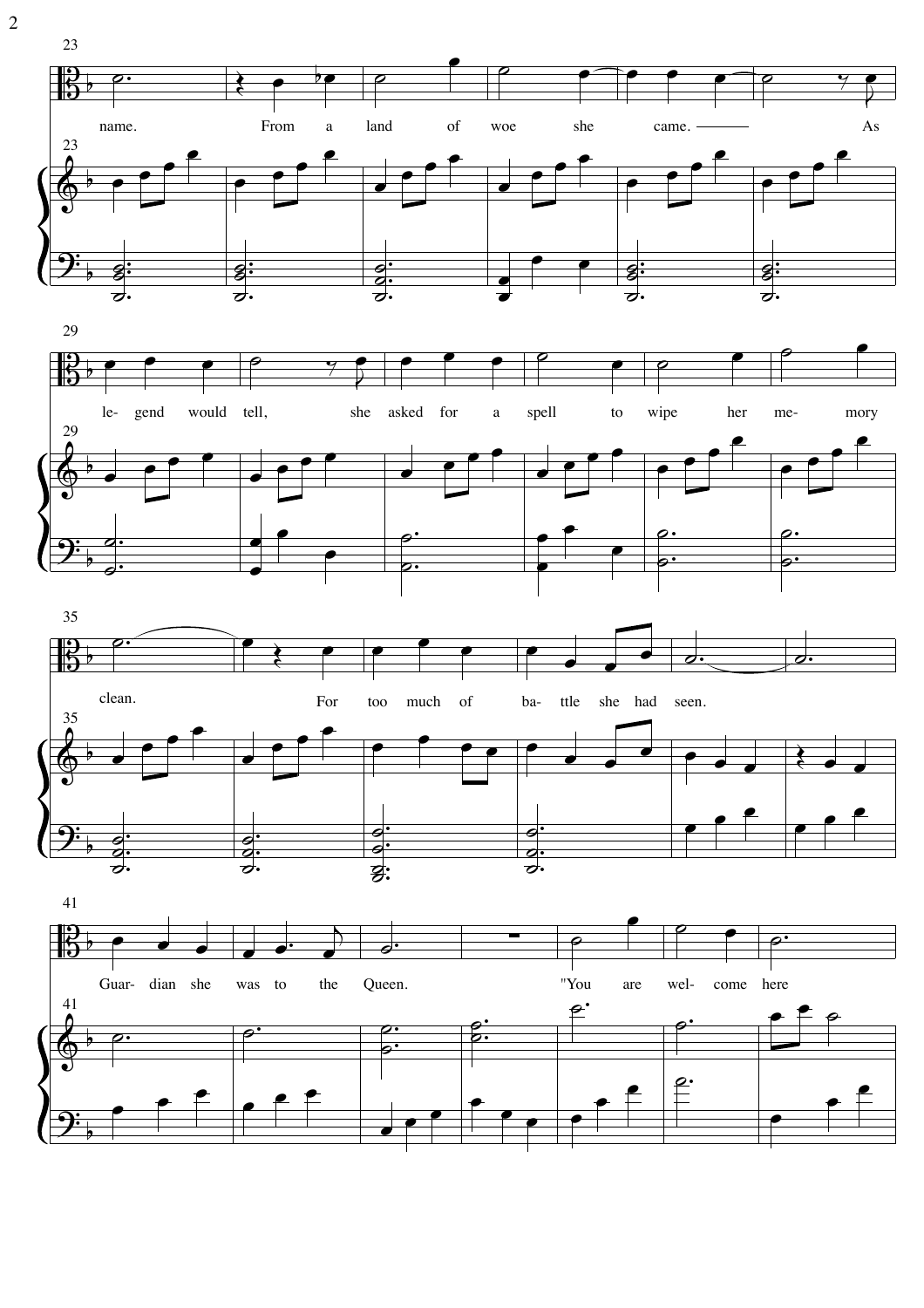

 $\overline{3}$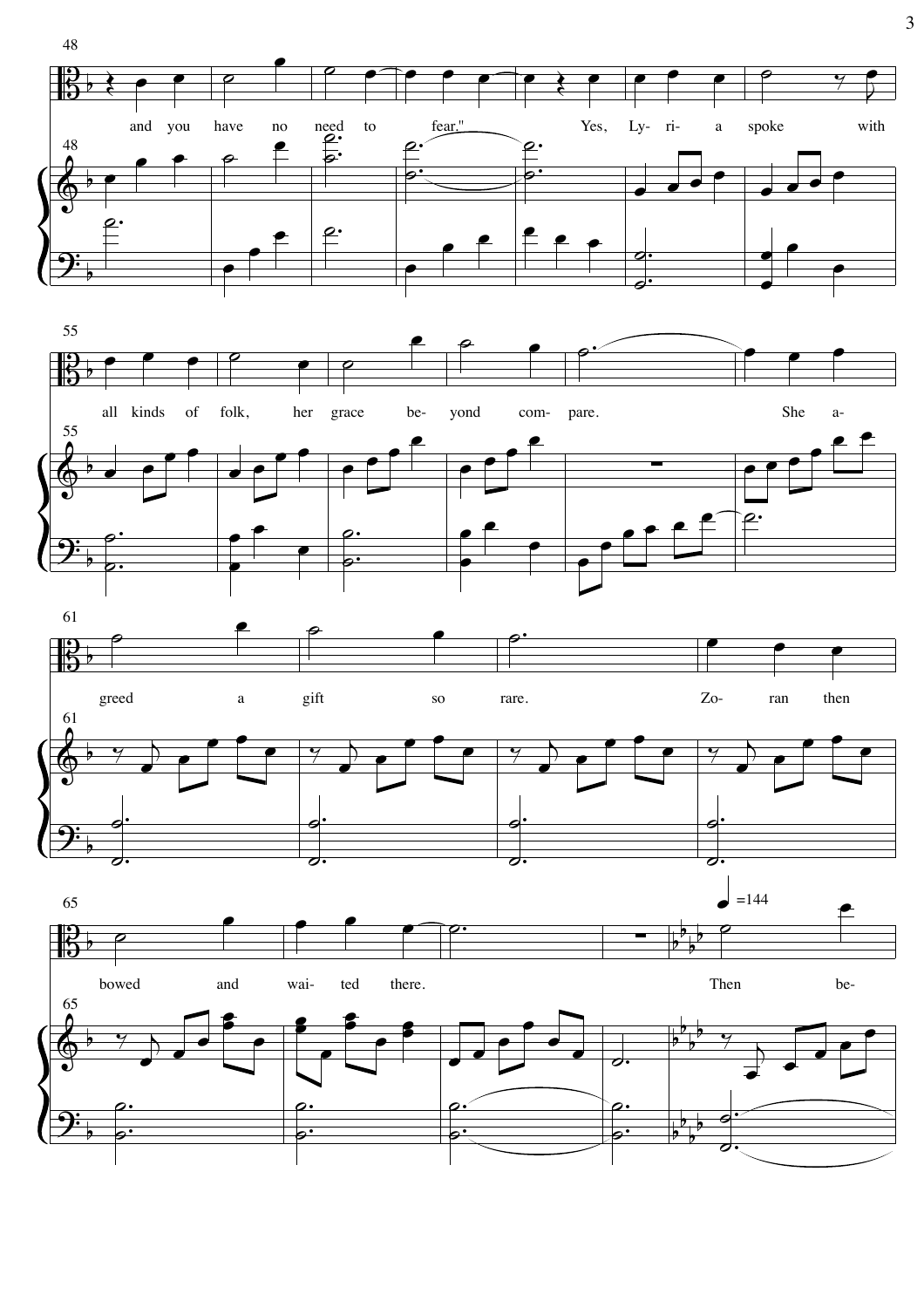70 neath her cloak, she drew blade. her 70  $\overline{\bullet}$  $\overline{\boldsymbol{c}}$  $\overline{\mathcal{O}}$ す 74



 $No$ 





 $\overline{4}$